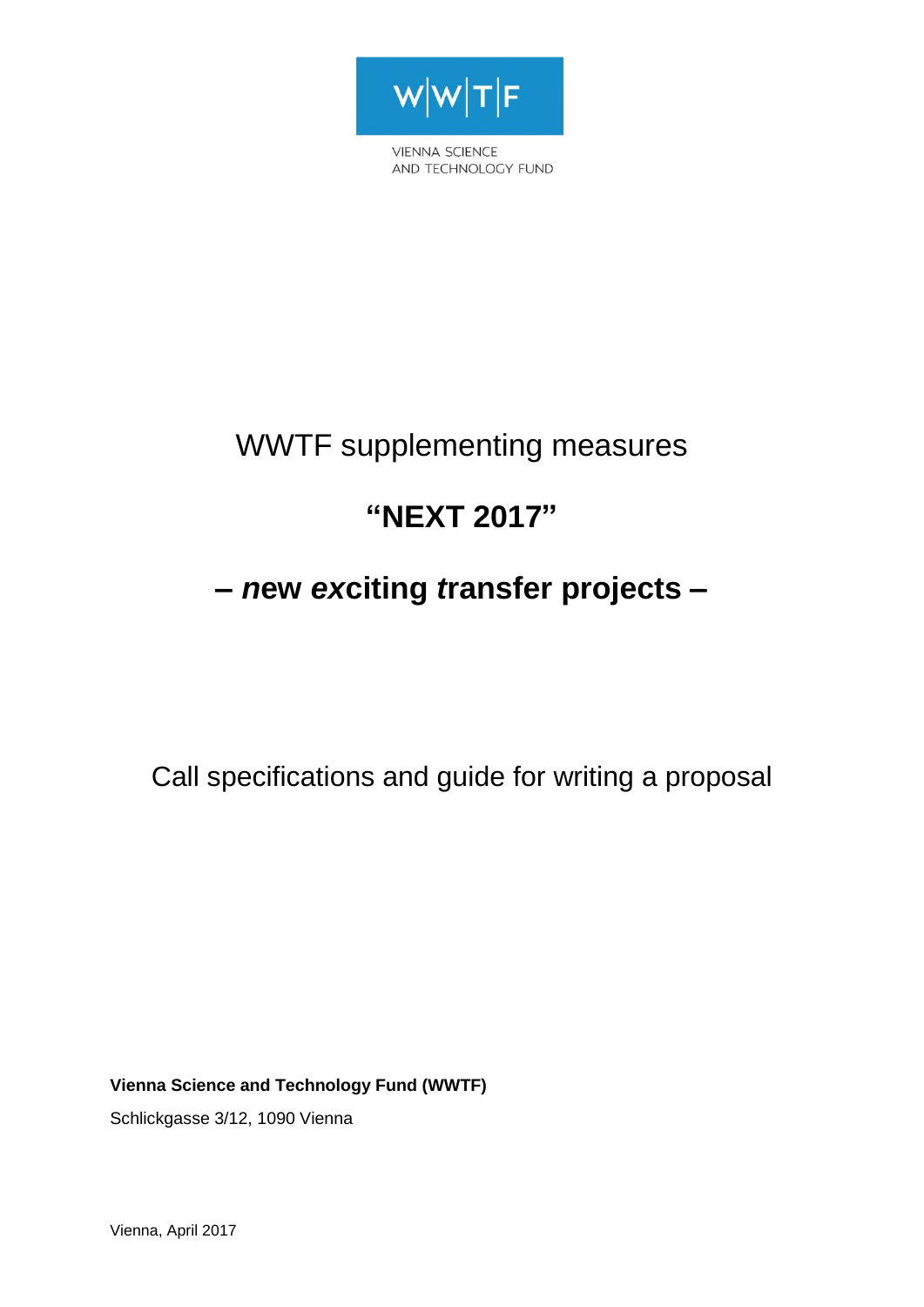## **1. Background**

WWTF calls often require societal and economic relevance in addition to scientific excellence. This call provides the opportunity to further explore this avenue.

.Take your WWTF project to the NEXT level". This is the aim of the new funding call of the Vienna Science and Technology Fund (WWTF). The goal of the NEXT call is to help create ideas which show how results from WWTF funded research can be transferred to the next level of exploitation and utilization. The call supports one of WWTF's missions: to foster and increase the spread of exploitable research results in Vienna. This small extra funding call will enable previously funded WWTF researchers who want to implement innovative activities which will allow them to reach new stakeholders. It should help research organizations (and researchers) to better valorize their ideas and intellectual property.

NEXT-activities…

…continue to use the scientific knowledge and results that were generated via WWTF funding (with or without commercialization),

…have the potential for additional societal and/or economic benefit,

…include the description of a new target group that could be interested in the exciting scientific results (not the scientific community itself), the benefit to this new target group and how this target group can be addressed.

## **2. Aims of the call NEXT**

The overall aim of the NEXT-call is to give previously WWTF funded researchers the possibility, to develop a concrete concept to transfer and spread the acquired scientific knowledge to a broader audience. A NEXT project should focus on one main transfer activity. The potential activity depends on the nature of the research (field), the state of research results, the individual experiences and the qualifications of the project members. The NEXT-call addresses WWTF funded projects in their current state of progress and tries to open up new ways of using their results.

The rules of the overall guidelines of WWTF funding apply (WWTF Richtlinien für die Förderung, issue 2011). The NEXT call is based on the scheme of supplementing measures ("Ergänzende Instrumente") as described in the WWTF funding guidelines. Further specifications are laid down in this document "Call specifications and guide for writing the application".

## **3. Object of funding**

NEXT-projects are small projects that raise established know-how to the next level towards application, including:

 economically exploitable ideas such as prototypes, spin-offs, patents, licences, new industry cooperations… as well as …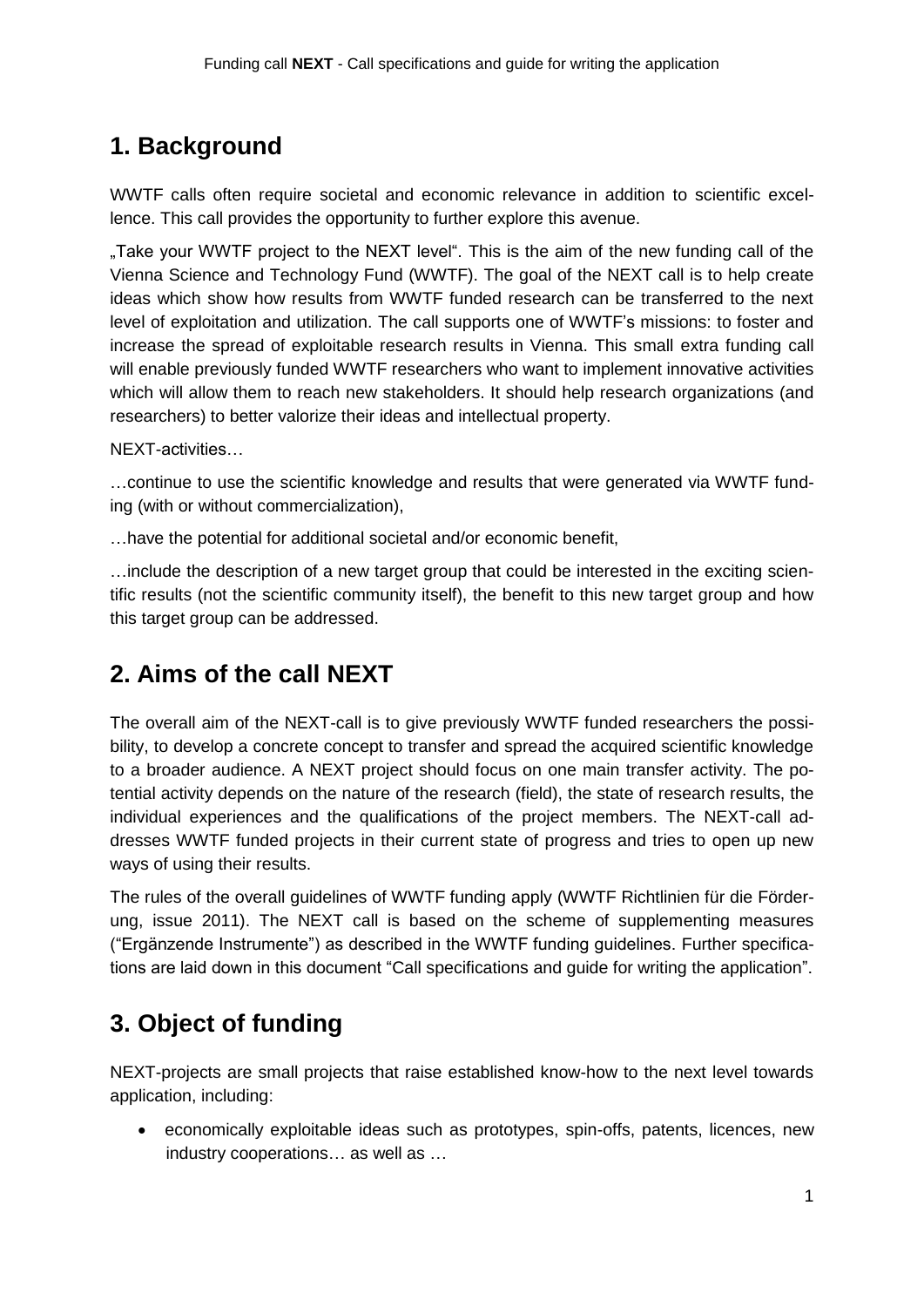…projects that aim at disseminating the acquired knowledge to new societal actors and user groups such as trainings, guidelines, counselling, and social businesses…

Explicitly not included are…

- classical science communication projects (open lectures, media coverage, media cooperations,…)
- mere continuation of existing activities and collaborations.

Furthermore, there should be an awareness of existing funding schemes of other agencies like FFG or AWS (Patentscheck, Prototypenförderung,…). The same activities cannot be subject to double funding.

## **4. NEXT 2017 – call specifications**

Eligible for submission are WWTF funded Principal Investigators (PIs). Their original WWTF funded projects must be between the middle of the whole project duration or shortly after project completion. WWTF funded Principal Investigators (PIs) are eligible to submit a proposal only upon invitation. For the 2017 NEXT call, this applies to the project calls in Life Sciences, Information- and Communication Technology, and Mathematics and ... for the years 2012-2014.This includes the calls ICT12, LS12, LS13, MA14, LS14.

Primarily PIs are eligible to submit a NEXT-project. The PI can forward this right to the Co-PI or one Core-Team member. However, in this case an agreement with the PI is necessary. In case of a transfer of the project lead to a Co-PI or Core-Team member, please note that this person needs to register in the system separately. In this case, please contact WWTF office as well. Only one NEXT-project can be submitted by each funded WWTF project. Cooperations with other institutions or partners (companies,…) are welcome. The funding of companies is not possible.

The timetable for the NEXT 2017 call is the following:

- Call-start of NEXT 2017: end of February 2017
- Deadline for online submission: 24 April 2017, 2pm
- Final decision will be announced in June 2017 after the WWTF Boards of Directors meeting

NEXT projects should take place in 2017/2018 and last 6 to 12 months.

## **5. Funding volume and eligible costs**

The total funding volume of the NEXT call is  $\epsilon$  200,000 (for up to four projects). The maximum funding volume per project is  $\epsilon$  50,000 and the minimum is  $\epsilon$  25,000. Additionally, inkind contributions of 35% of the total costs are mandatory. A maximum of 20% of the total funding volume can be allocated outside of Vienna.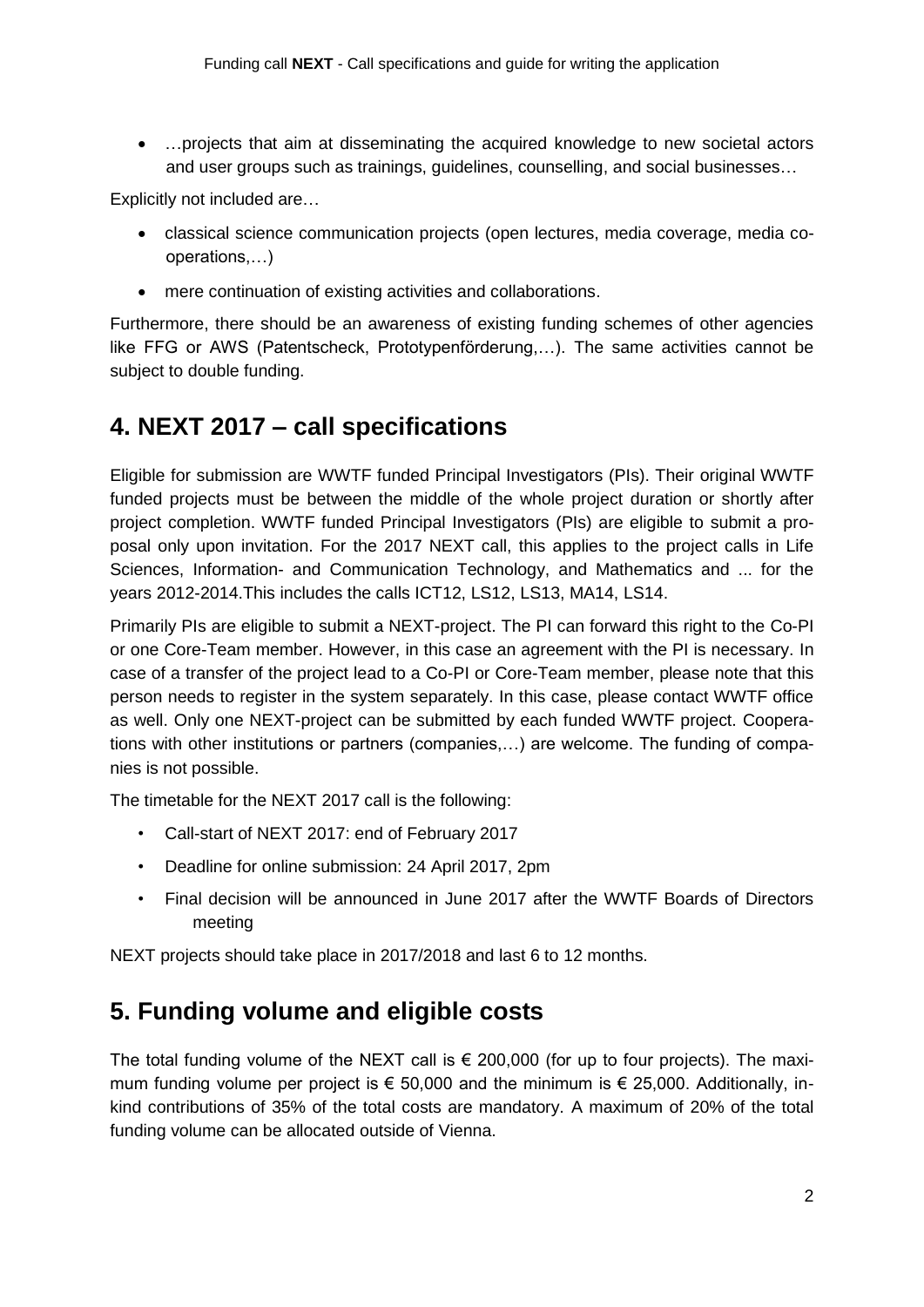WWTF funds costs that are directly attributable to the described NEXT-project. WWTF covers costs personnel costs, third-party costs (e.g. external employment, counseling, surveys, software), costs for consumables and equipment, costs for project related events, invitations and travels.

**Companies are not eligible for funding. Furthermore, funding for costs that are not project-related, costs that incurred before the funding was granted and overhead costs cannot be applied for.**

## **6. Selection procedure and schedule**

### **6.1. Submission**

As described above in section 4, only invited PIs can submit an application. The submission is via our online-submission system only. It has to be communicated to the WWTF beforehand, if the PI nominated another team member to submit the proposal. Only then WWTF can guarantee access to the online form. Proposals must be written in English! **Proposals must be submitted electronically only** before the given deadline**!**

For universities, WWTF NEXT-projects are activities according to §27 of the Austrian Universitätsgesetz 2002, that is, contract partner is the institution. Authorizing signatures from the institution of the PI of the NEXT-project are mandatory at the submission stage.

### **6.2. Evaluation and decision making**

All proposals submitted to WWTF are subject to a formal eligibility check. Criteria for formal eligibility are submission in due time; eligible PI or nominated project member (only one application per project); completeness of the proposals; length of the proposal not exceeded; minimum in-kind rate reached; complete set of signatures required.

A jury is responsible for the evaluation of the applications. Members of the jury are national and international experts in the field of transfer activities.

The main evaluation criteria of the jury are:

- **Concrete transfer activity**: This criterion includes three aspects:
	- o NEXT-project based on an already funded WWTF project, i.e. results can be used for a transfer activity
	- o Focused next step towards valorization given: the NEXT-project, based on a concrete project idea, the detailed work plan and time schedule
	- o Additional benefits arising from the WWTF funding (increase in quality, scope,…)
- **Resources**: adequacy of the plans in regard to personnel and costs. Evidence of minimum amount of in-kind contributions (<35% of total project costs). Fit of the qualification of the team members and the project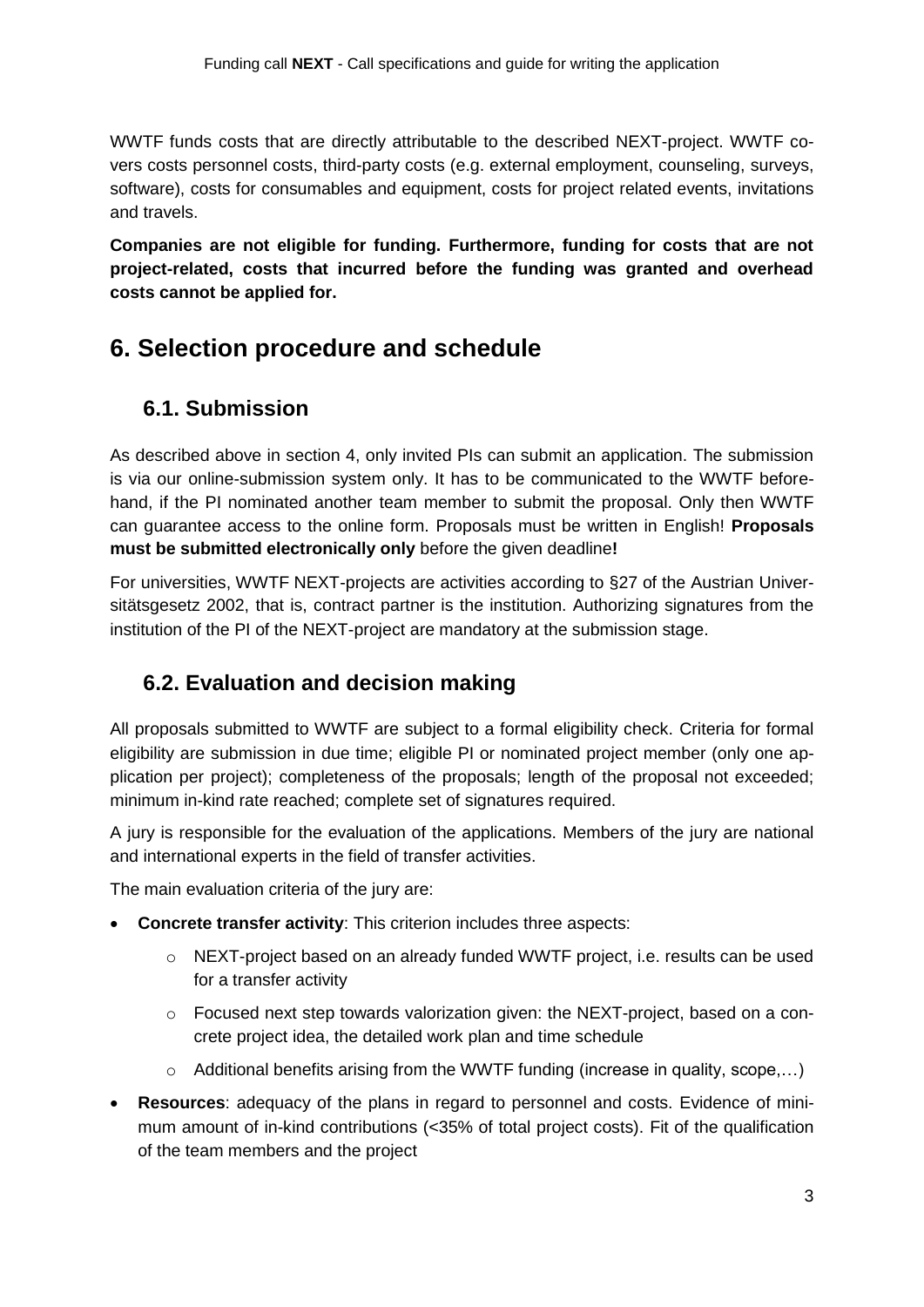- **Target groups**: ability to reach a concrete new target group with the NEXT-project and if it is possible to foster and increase the spread of exploitable research results
- **Feasibility and implementation**: adequacy of the stated goals and traceability of the process to reach them (reality check)

The jury will formulate a funding recommendation during the jury meeting. The WWTF board of directors will make the formal decision about funding based on the recommendation of the jury. The decision will be communicated afterwards to all applicants. There will not be a detailed jury feedback.

### **6.3. Funding contract**

The funding contract will be made right after the applicants are informed about funding. In case of funding, the institution will be the formal contract partner with the PI of the NEXTproject taking full scientific and financial responsibilities.

A separate project account / SAP number for bookkeeping is necessary for each NEXTproject and the direct costs must be reported to WWTF.

The name of the project team, the title and a short description of the NEXT-project as well as the amount of funding will be published on the WWTF website and will be eventually used for PR work.

## **7. Assurance of Confidentiality**

WWTF assures confidentiality of all data for the whole evaluation and funding process. Any information about projects (including project results) will be kept strictly confidential and can only be accessed by the evaluation jury that is bound to WWTF confidentiality rules. Information of project contents (for example on the WWTF homepage) will only be published in accordance with the Principal Investigator (PI).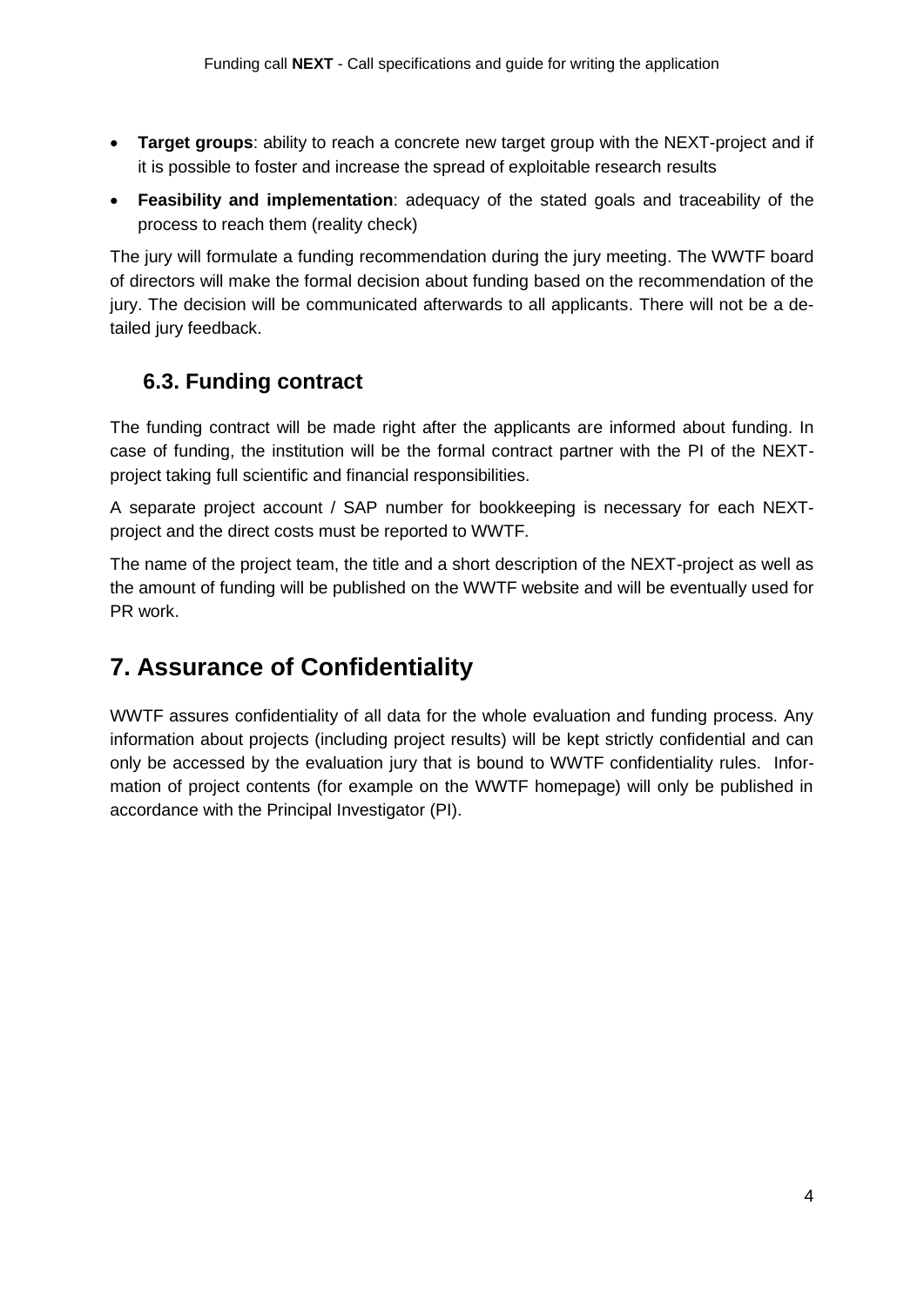## **8. Guide for writing a proposal**

To submit a complete application, you have to …

- I. Go to https://funding.wwtf.at
- II. Log in, choose the respective call, and the proposal will be shown.
- III. Write proposal: fill in requested information in online forms and upload requested files. You can access the system multiple times and modify provided information anytime.
- IV. Submit proposal: the submit button becomes active only after all requested information has been filled in and uploaded (signalled by a green check mark next to the chapter title); after submission no changes are possible anymore.

Character limits are stated in the online system. A proposal consists of the following parts:

### **8.1. Overview**

This section includes basic information of the transfer project (project title, keywords,…). The following information will be inserted automatically:

- the requested funding will be calculated in section 3. Resources
- the project number after submitting the proposal
- the initial WWTF project number as well as initial PI and Co-PI

The project duration can be six months up to one year (12 months).

In this section, details of the institutions involved have to be stated (PI for the NEXT project, partner institutions). For the PI of the NEXT-project, a CV must be uploaded (max. 2 pages). For every partner institution it is necessary to upload a Letter of Intent in section 4 (LOI, maximum one page per partner). Only PDF-format is accepted (preferably PDF version 1.4 without any encryptions) for your uploads. Additional persons can also be stated in this section.

### **8.2. Work Programme**

#### **Abstract** *(1.600 characters)*

*Please give a short outline of your NEXT-project.*

#### **Description of the idea and background** *(2.000 characters)*

*Please describe the idea and the background of the proposed transfer project!*

*How is the proposed project related to the initial WWTF research project? At what stage is the initial WWTF research project at the moment? What results can be used already? How does this transfer project depart from your other transfer activities?*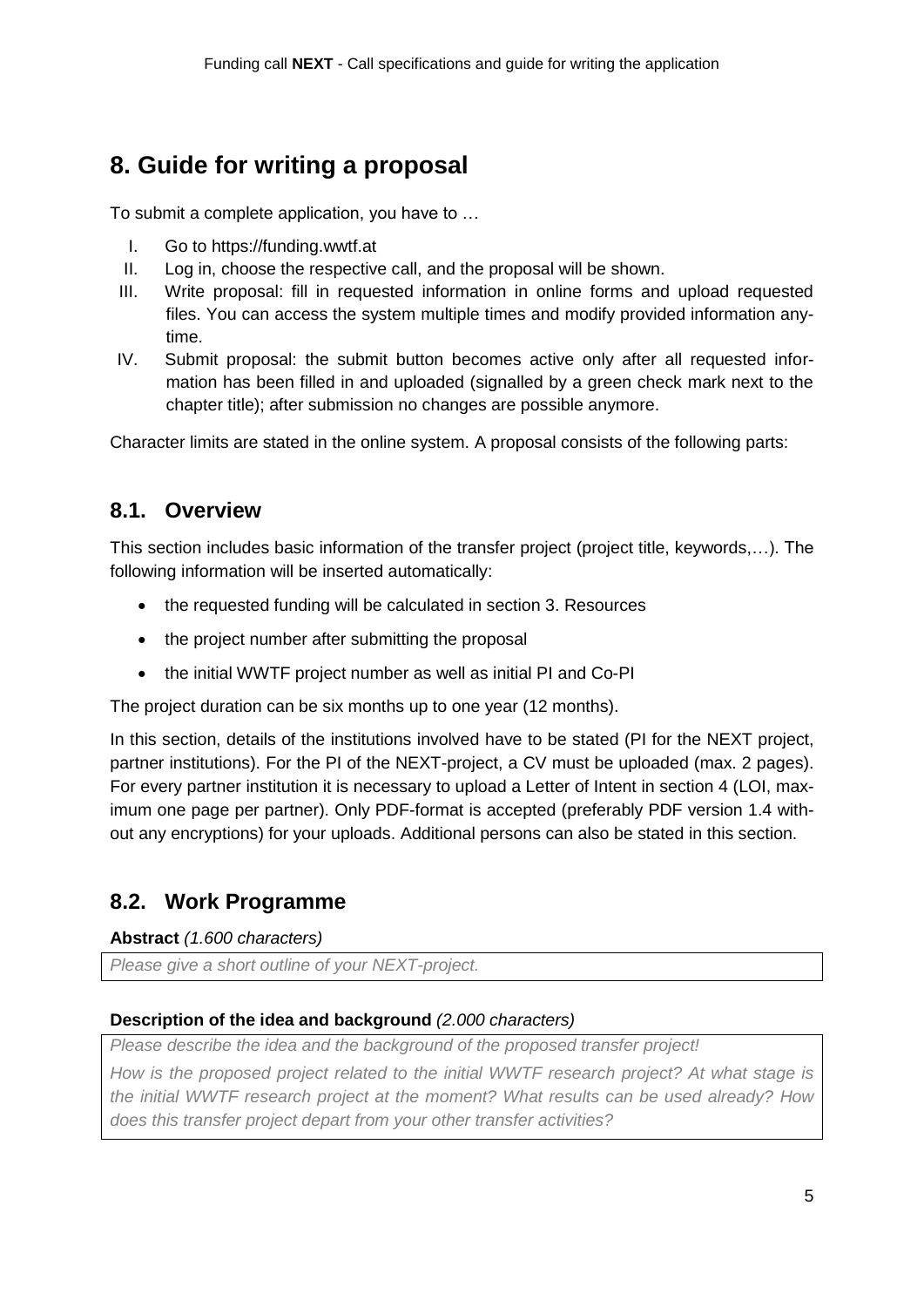#### **Outline of the target group(s)** *(2.500 characters)*

*Which new target group(s) can be reached with the proposed transfer project? Please describe it/them in more detail. If there are more target groups, which are the most important ones, on which one should the project concentrate on?*

*What is the additional value for this/these group(s)? What kind of improvements can be*  reached (increase in quality, solve a problem, increase in performance, reduction of *costs/work load, reduction of risk, better presentation of results/work, accessibility,…)? Which innovative aspects could be created by implementing the proposed transfer project?*

*Why is the new target group relevant? Why is it new?*

#### **Outline of the project** *(5.000 characters)*

*Please describe in detail the process to bring your initial research one step further into the applied sphere, using work packages and milestones answering the following questions:*

*How will the transfer take place? What kind of approach(es) is/are used to reach this new audience (free of charge, against payment,…)? In which ways will the communication to the new target group take place? What means/channels are going to be used and why? How will you involve the target group(s)?*

*Please also consider IPR (intellectual property rights), what does it mean and explain necessary steps involved!*

#### **Expected outcomes of the project** *(2.500 characters)*

*What are the most important aims and expected outcomes of the proposed work? Please give an overview over societal and economic benefits of your proposed transfer project. Is there any commercialization potential? Please explain your indicators that the proposed transfer project will be successful.*

#### **Qualifications of the team** *(1.500 characters)*

*What kind of qualifications are needed to realize the proposed transfer project? Are there any experiences in transfer activities in the group (e.g. spin-off, patent,…)? Please describe them!*

*Please describe in more detail the people and their qualifications that will work on the transfer project! If there are further partners involved, please shortly describe them, their institution and their role in the transfer project.*

#### **Additional benefits** *(1.500 characters)*

*What is the additional benefit of the WWTF funding? Why would the transfer project not be possible without the WWTF funding? Please explain which other funding programs may be relevant, if they are used or why they are not used (e.g. funding agencies like FFG, aws,…)? If the transfer project is successful, what will be the next steps?*

A statement of an ethical approval is necessary.